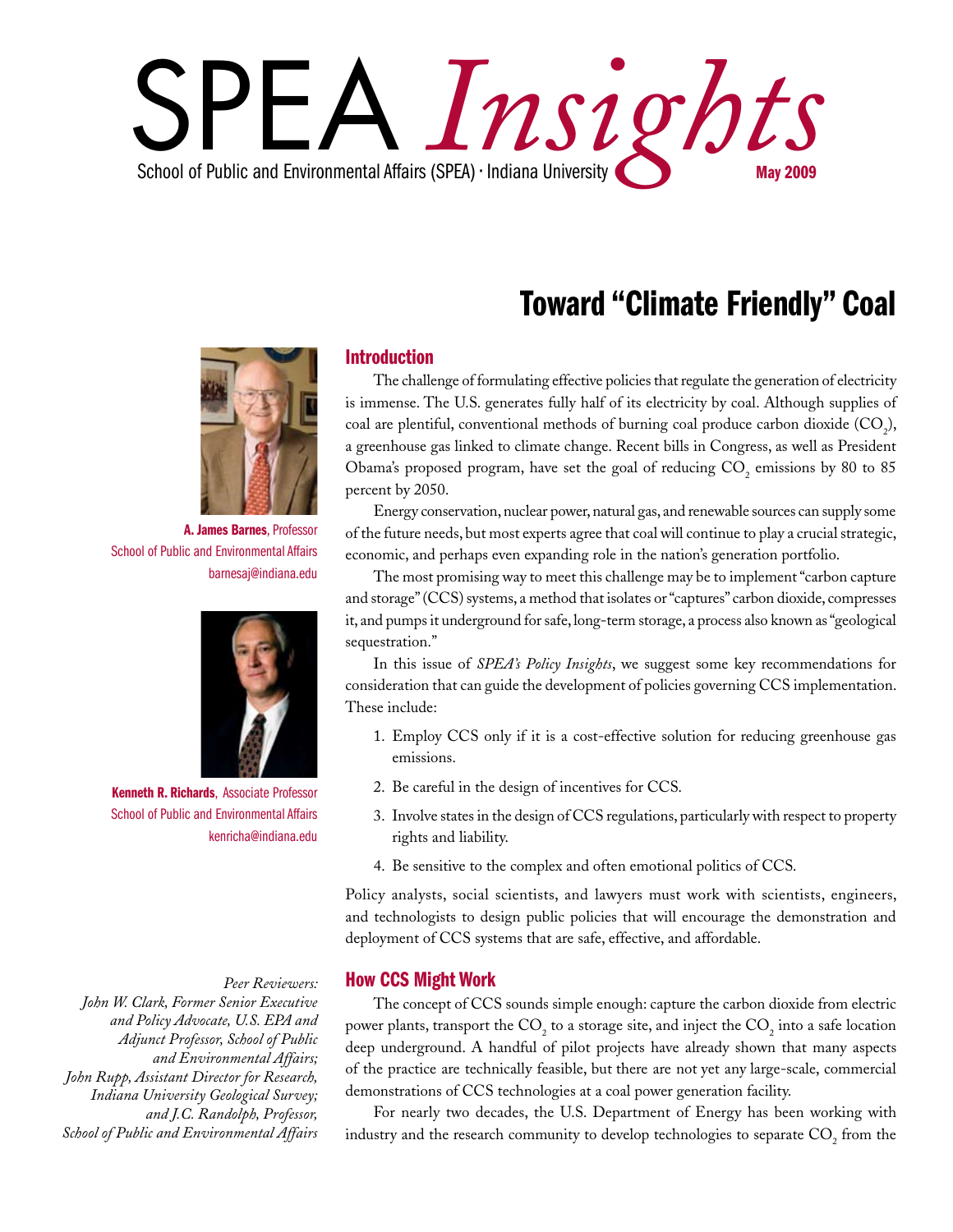### Methods for Storing CO<sub>2</sub> in Deep Underground Geological Formations



exhaust stream of coal combustion plants. An even more promising approach is to "gasify" coal into a synthetic gas and capture the relatively pure  $\mathrm{CO}_2$  byproduct stream.

Once at the storage site, operators must inject the huge volume of compressed  $CO_2$  into a deep geological setting where it will be secure from leakage and will not damage mineral resources. Companies will also need to conduct risk assessments to guarantee the viability of the technology. As the technology matures over time, effective policy (including the cost of carbon) must take into account the fact that the risk (and the cost) may decrease.

Fortunately, the energy industry has already perfected many of the technical aspects of the practice. They have acquired practical experience with  $\mathrm{CO}_2$  injection, confinement, and risk management for an entirely different purpose: enhanced recovery of oil and gas from previously developed petroleum fields. Building on this experience, and with adequate research, development and realworld demonstration, it is possible to successfully deploy CCS on a large-scale basis.

### It Must Be Cost-Effective

The integration of CCS into the electricity generation process will involve higher costs. In fact, studies suggest that CCS could increase the cost of electricity by as much as 40 percent or more. For CCS to have any meaningful effect on reducing the amount of  $\mathrm{CO}_2$  emitted by the generation process, the scale of deployment, including the percentage of CO<sub>2</sub> captured, must be massive.

 For policy issues, the critical question is whether CCS is less costly than employing alternative methods to reduce  $\mathrm{CO}_2$  emissions. Even at the low end of the current cost estimates (\$40-\$90 per ton of  $CO<sub>2</sub>$ ), CCS looks rather pricey.

 So why are we even discussing this as a technology option?

• First, the costs might decline substantially with more research and operational experience. Over time, costs could decline significantly – some predict by 50 percent or more by 2030.

• Second, to reach an 80 to 85 percent reduction in  $\mathrm{CO}_2$  emissions, we could exhaust all of the lower-cost options and still need to employ CCS. But there is probably enough storage space in the United States to store all CO2 potentially produced if we consumed our entire coal reserve. In other words, CCS is our backstop technology. When Congress develops climate legislation, it should design a system that encourages the use of the least costly option first.

### Congress Must Carefully Design Incentives for CCS

If Congress treats CCS as a legitimate, emissions-reducing practice, then energy producers facing a price on CO<sub>2</sub> emissions will investigate the cost-effectiveness of CCS compared to deploying alternative emission-reducing technologies. Some economists recommend taxing  $\mathrm{CO}_2$  emissions or capping  $\mathrm{CO}_2$  emissions in a regime that permits emitters to "trade" pollution allowances. Under either market-based instrument, an economic incentive for CCS will emerge, though the size of the incentive will control the future of CCS.

One option would provide "bonus allowances" for deploying CCS. Not only would developers avoid allowance requirements for the  $\mathrm{CO}_2$  they stored geologically, they might also receive as many as four more emissions allowances for having used this new technology. These programs reward operations, but CCS is a capital-intensive operation. Depending upon the price of allowances and the cost

### **Cost of New Central Electricity-Generating Technologies**

| Technology                          | Base Cost in 2008<br>\$2007/kW\$ |
|-------------------------------------|----------------------------------|
| Conv Gas/Oil Comb Cycle             | \$917                            |
| Wind                                | \$1,797                          |
| Scrubbed Coal                       | \$1,923                          |
| Conventional Hydropower             | \$2,038                          |
| Advanced Nuclear                    | \$2,873                          |
| Coal Gasification and Sequestration | \$3,172                          |
| Photovoltaic                        | \$5,750                          |

Source: Energy Information Administration, 2009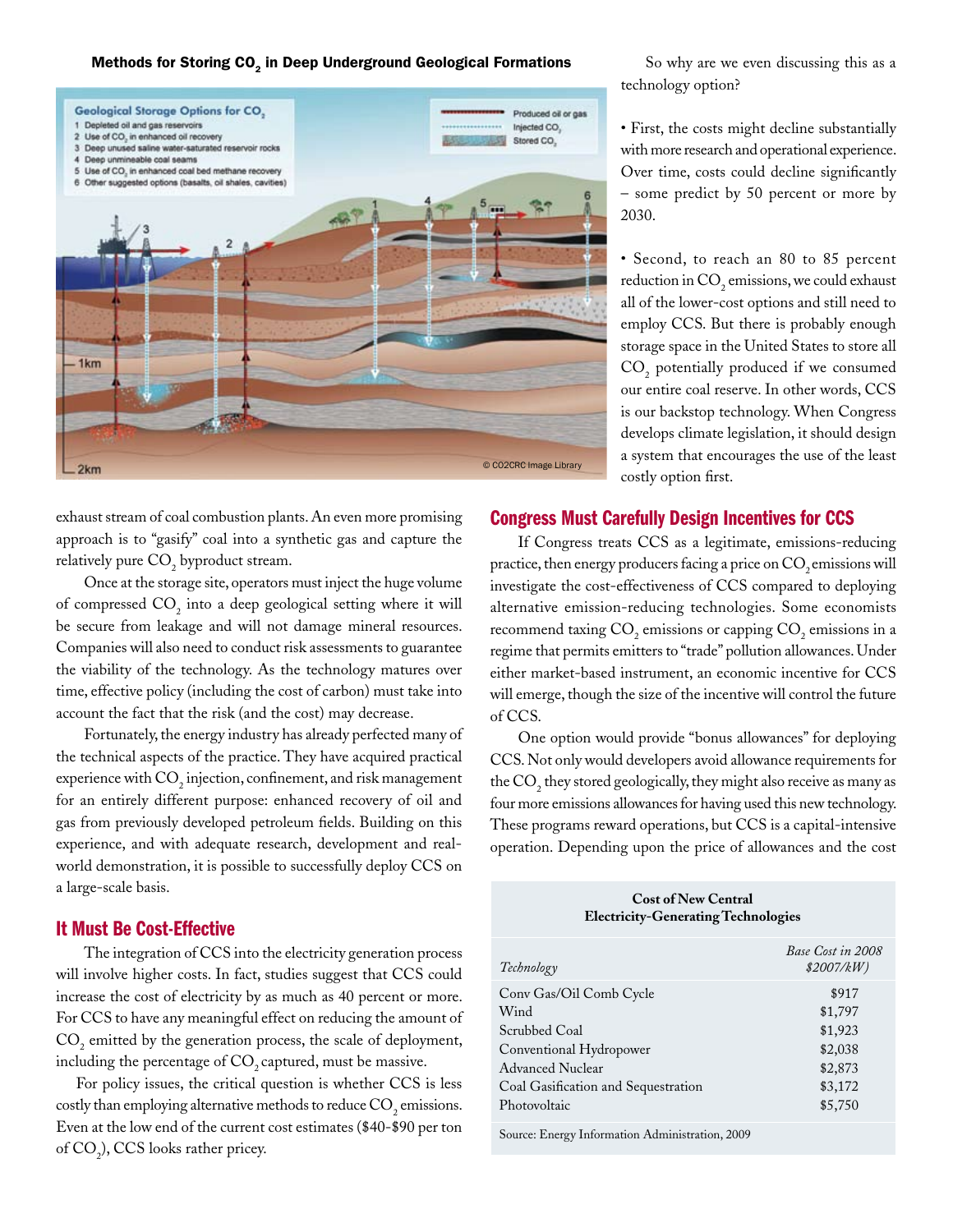of CCS operations, this could lead to some counterproductive incentives. For example, if the operating cost (i.e., excluding capital cost) is only twice as much as the value of an allowance, but firms receive four bonus allowances, they might over-produce electricity in an effort to acquire the allowances.

It would be better for the government to provide support for the demonstration of CCS at coal plants if it expects carbon prices to remain low for the next decade. For example, the Energy Policy Act of 2005 provides a 20-percent subsidy of the capital costs of gasification technologies.

The justification for the federal government's underwriting research and early capital investments in CCS is that it is important for the country to learn about the technology – its costs, challenges, and potential improvements. But this also means that rigorous and open evaluation systems, with data made available to all interested stakeholders, should accompany all projects underwritten by the government.

### States Must Participate in the Design of Regulations for CCS

While the federal government will bear the primary responsibility for establishing incentives for CCS by controlling the overall emissions of  $\mathrm{CO}_2^{}$ , it will share with state governments the responsibility for developing regulations to govern the safety, liability, and property rights issues related to the actual implementation of this new technology. Since we don't know much about the risks, costs, and effectiveness of large-scale CCS projects, stakeholders must undertake the initial demonstration projects in a flexible regulatory environment where both regulators and industry learn from experience.

Under the Safe Drinking Water Act Underground Injection Control Program, the U.S. Environmental Protection Agency (EPA) is developing regulations for a whole new class of underground



### U.S. Coal-Fired Power Plants (2000)

### Percent Change in Real Fuel Prices Relative to 1995



injection wells – those intended for use in the long-term storage of  $\mathrm{CO}_2$ . Rules will be necessary for how  $\mathrm{CO}_2$  capture translates into allowances, site characterization, and injection well design, allowed injection quantities for a given site, reservoir pressure limits, and the purity of the injected  $CO<sub>2</sub>$  stream.

But deployment of the CCS technology, especially when it involves onshore injection, could also implicate real property rights, a realm traditionally reserved for the states. While the  $\mathrm{CO}_2^{}$  in a CCS operation will be injected into a single or limited number of injection wells, it eventually spreads quite broadly, potentially permeating pore space below the surface owned by thousands of landowners. The potential for conflict between owners of surface and mineral estates on the one hand, and CCS operators on the other, are substantial. States will have to sort out this sticky property rights issue before developers will be comfortable investing the billions of dollars that are likely to be required to build the first CCS-equipped plants.

 There are also liability issues. Because only governments can make credible commitments for hundreds of years, it may be necessary for the state (or federal) government to accept the long-term liability of storage sites after they have been closed and secured. The policies (and therefore the associated regulatory constraints) will need to be site-specific, and participating companies will face complex permitting, operational, and closure processes.

### The Complex Politics of CCS

The establishment of a CCS operation is likely to be controversial in some places. For example, communities that value the role of coal in the energy system may be more accepting of CCS than those that see coal only as a threat to environmental quality. In the United States, it is not surprising that sites for